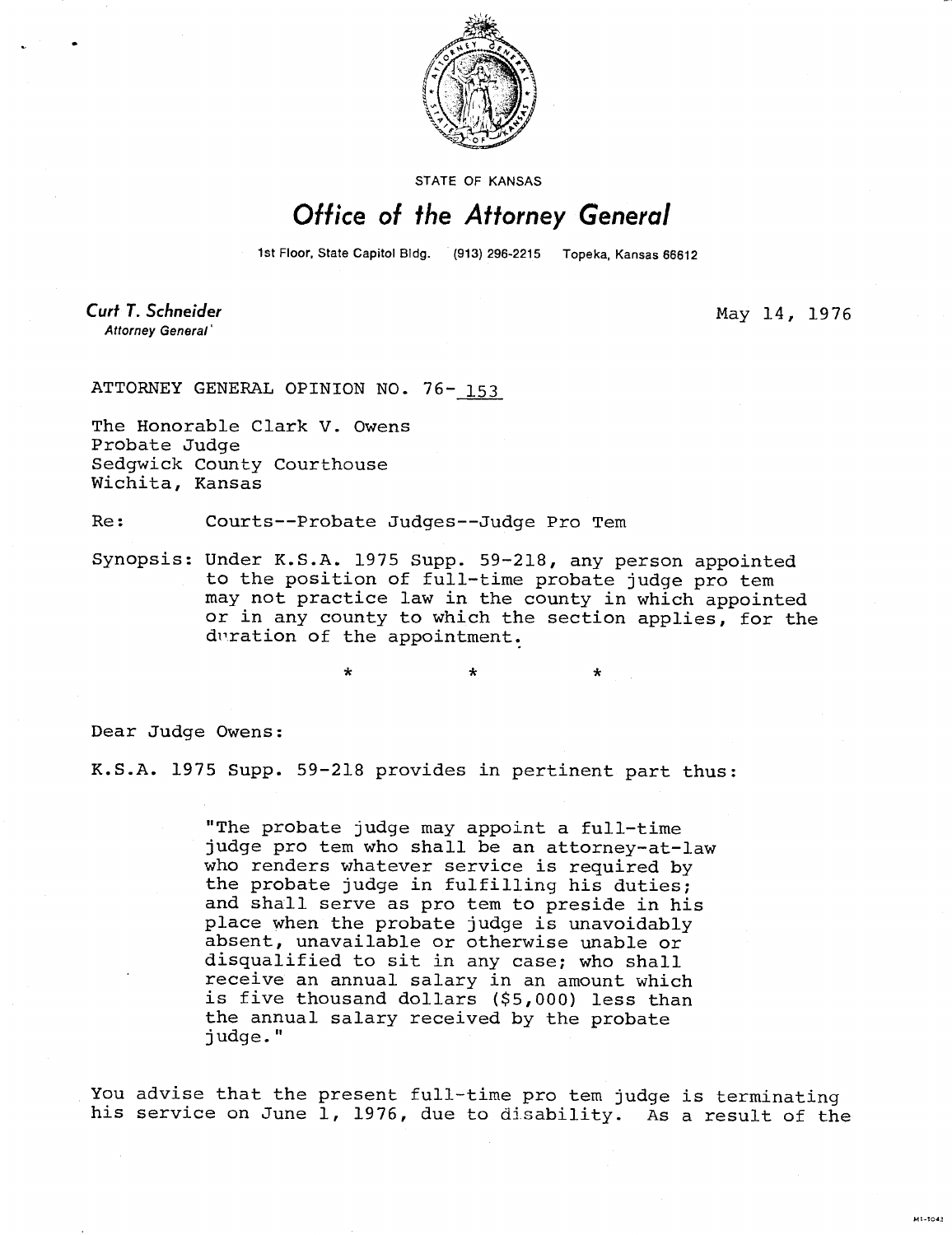The Honorable Clark V. Owens Page Two May 14, 1976

enactment of House Bills 2729 and 2129, the full-time pro tem judgeship will be abolished on January 10, 1977. Accordingly, you have found it difficult to locate an attorney with experience and expertise in probate matters who would terminate a law practice for the remaining six months of the position to accept an appointment.

As a result, you inquire whether under this provision, you are authorized to appoint two or more attorneys, who might arrange between them to divide the duties of the position so that neither would be obliged to surrender their respective law practices.

Any person appointed to the position of full-time judge pro tem would be required to terminate the practice of law in the county. The final paragraph of the cited provision states thus:

> "The probate judge and the full-time judge pro tem shall not practice law in any court in the county in which he resides or in any county to which this section applies."

Thus, by operation of law, and without regard to the press of the duties of the position, any person appointed to the position of full-time probate judge pro tem would be required to terminate the practice of law for the duration of the appointment.

I note that this cited section goes on to provide thus:

"In addition to other provisions herein the probate judge may appoint a judge pro tem to serve in the probate court when the probate judge and the full-time judge pro tem are unavoidably absent, unavailable or otherwise unable or disqualified to serve who shall receive not to exceed the sum of seventy-five dollars (\$75) per day for each day of service as such judge pro tem or the proportionate portion thereof corresponding to the amount of time served if such service is for less than one day."

In the absence of a full-time probate judge pro tem, appointments under this section would appear to be justified. However, if